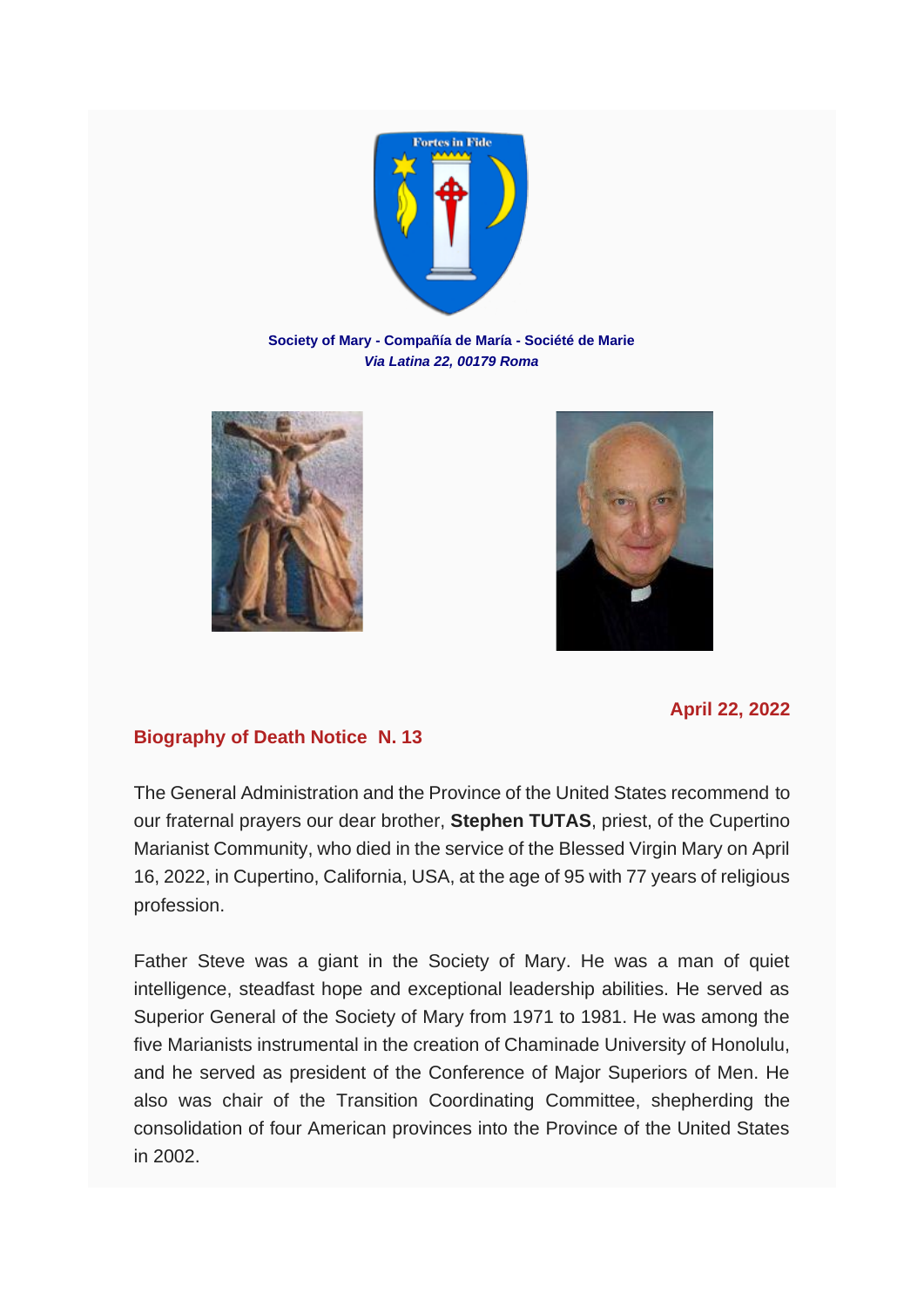Stephen Roch Tutas was born on December 18, 1926, in Hamilton, Ohio. He was one of two boys in the family of Albert and Teckla (Drobkiewicz) Tutas. Young Steve attended his parish school, St. Joseph Elementary, and went on to Hamilton Catholic High School, where he was impressed by the example of his Marianist teachers. By the time he completed his second year, he was confident of his vocation.

Steve entered the postulate at Mount Saint John in Dayton, Ohio, at age 15, beginning formation while completing his high school studies. He then entered the novitiate at Beacon, New York, where he professed first vows a year later, on August 20, 1944. Brother Steve completed a bachelor's degree in education at the University of Dayton in 1947, overlapping with a semester teaching at Purcell High School (now Purcell Marian) in Cincinnati, Ohio.

June of 1947 found the young brother in Honolulu, Hawaii. He taught high school for two years at what was then called St. Louis College. He professed perpetual vows on June 20, 1948, in Honolulu, becoming a member of the Marianist Province of the Pacific when it was established that same year.

Making another abrupt shift in cultures on his vocation journey, Brother Steve moved to Fribourg, Switzerland, in 1949 to attend the Marianist Seminary. He was ordained on July 12, 1953, in Fribourg and remained there to complete a licentiate in sacred theology degree (STL) at the University of Fribourg in 1954.

Father Steve returned to Honolulu to serve as a teacher and chaplain at St. Louis College, which at that time was a "junior college," offering two-year degrees. Working with four other Marianists, Father Steve transformed the institution into Chaminade College in 1955. He served as its acting president (1956 – 1957) and its dean (1957 – 1958). From 1958 to 1962, Father Steve served as director of the Marianist Community in Honolulu, a bustling collection of some 60 men, ages 19 to 90. He later wrote that the director of a Marianist community "multiplies himself by devoting his time and talent to bringing out the best in each member of the community."

In 1962, Father Steve was called back to Switzerland. He served as Director of Apostolic Formation at the Marianist Seminary in Fribourg from 1962 to 1966, and as the seminary's rector from 1966 to 1969. "I was a seminarian in Fribourg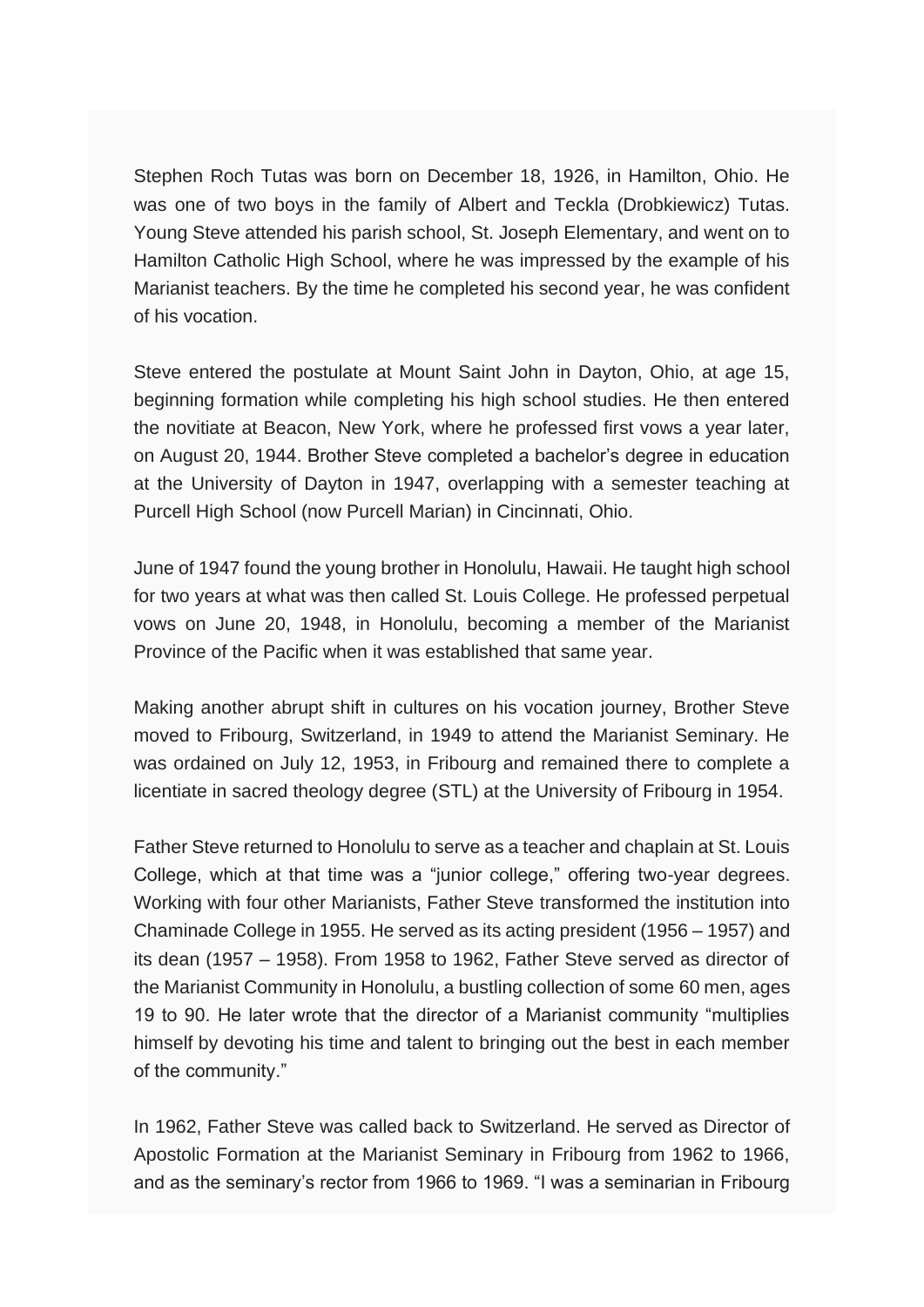from 1961 to 1965," said Father Pat Tonry. "Father Steve was a beacon of hope, light and reason. His door was always open. He was a model and inspiration for Marianist priests." During this time, Father Steve was in his mid-to late 30s; he was a young man to be holding such important roles in the Society.

Father Steve returned to the States and to the Province of the Pacific in 1969. He served as the province's Assistant for Religious Life in Cupertino, California, for the next two years.

In a lifetime of achievement, Father Steve's next ministry was his most noteworthy. He was elected Superior General of the Society of Mary and served two five-year terms in Rome, from 1971 to 1981. It was a busy decade, marked by progress in the Society. A key development during his term was the completion of the revision of the Marianist Rule of Life, the Society's guiding governance document, in light of the renewal called for by the Second Vatican Council. His administration also established that brothers – not just priests – could serve as provincials. In addition, he oversaw the creation of the Province of Meribah in New York, USA, in 1976.

"He was a Superior General of hope," said Father Quentin Hakenewerth. "I remember on several occasions, in the evaluation of an important gathering, he would say that he did not hear enough expression of hope. He said that hope motivates and strengthens." The encouragement was important to Father Quentin, who later served as Superior General, himself (1991 – 1996).

After a year's sabbatical in Texas, Father Steve returned to Cupertino in 1982. There he served as director of the Marianist Formation Center through 1984. He remained at the center for the following five years (1985 – 1989) while serving as president of the Conference of Major Superiors of Men. (CMSM represents leaders of Catholic male religious orders, monasteries, and societies of apostolic life in the United States, serving as a common voice for male religious.) In recognition of his service to the Church and to CMSM, Father Steve received the *Pro Ecclesia et Pontifice* award from Pope John Paul II in 1989.

In his early 70s and his fifth decade of ministry, Father Steve remained vital and active. At the request of the local bishop, he ministered as vicar for clergy in the Diocese of San Jose (1992 – 1997), attending to the ongoing spiritual formation and professional development of diocesan priests. Overlapping with this